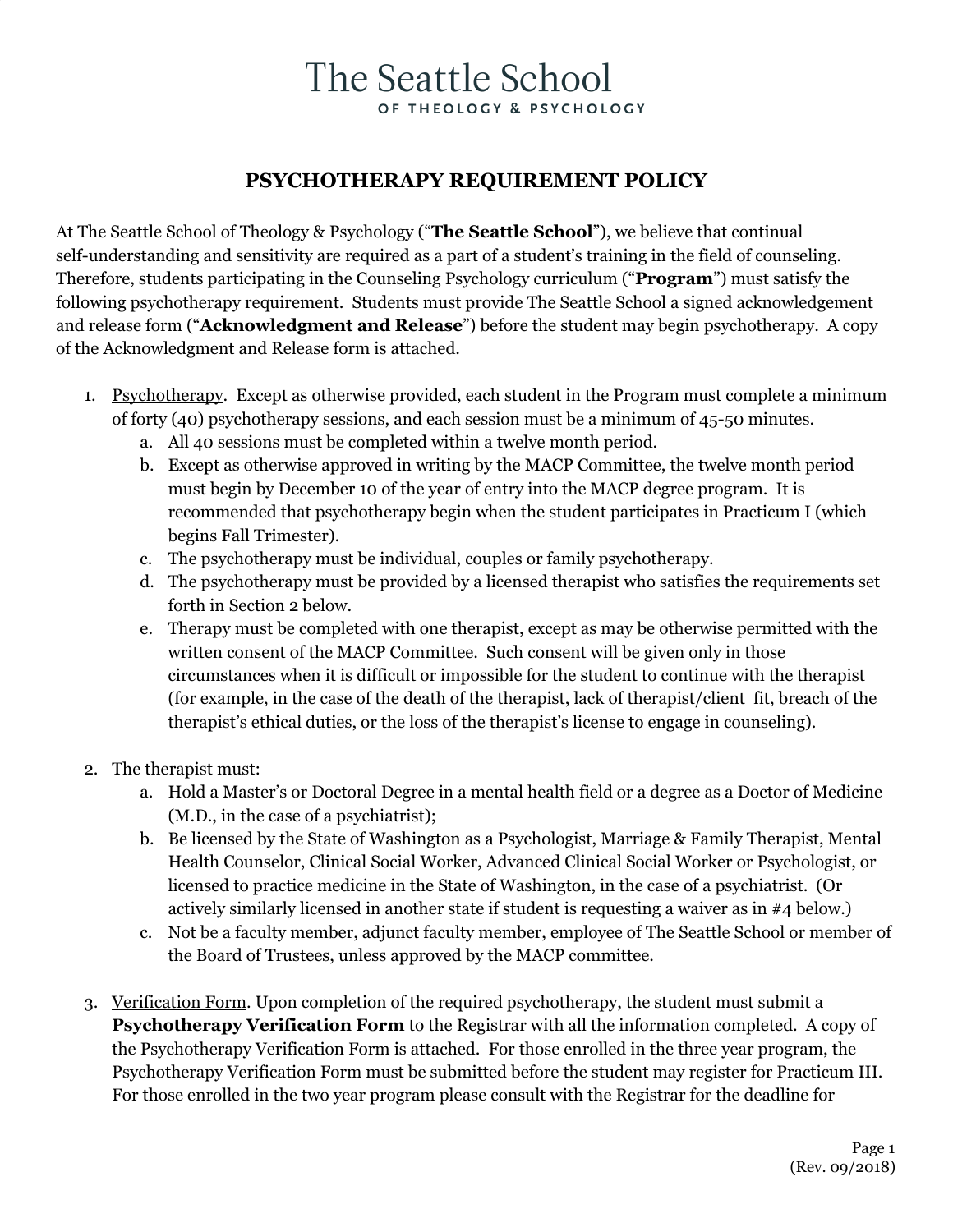submitting this form. The Seattle School recommends that its students provide a copy of this Policy and the Psychotherapy Verification Form to prospective therapists to be sure the therapy and the therapists satisfy the requirements of this Policy.

- 4. Waiver. A student may request a waiver of this psychotherapy requirement if within two years of the student's enrollment in the Program, the student has completed psychotherapy that satisfies the requirements of Section 1 with a therapist who satisfies the criteria in Section 2. The student and the therapist must complete the **Psychotherapy Verification Form**, and the student must submit the completed form with a cover letter requesting the waiver.
- 5. Deadlines.
	- a. Student will submit the Acknowledgement and Release Form (page  $\#$ 5) to the Registrar no later than October 15th of the year of entry into the MACP degree program.
	- b. Psychotherapy must be started by December 10 of the year of entry into the MACP degree program so that it can be completed in the required timeframe.
	- c. Student will submit the Initial Psychotherapy Verification Form (page #6) to the Academics Office no later than March 31<sup>st</sup> following the year of entry into the MACP program showing number of hours of psychotherapy completed to date.
	- d. Required Psychotherapy hours must be completed within 12 months of starting the required hours and the Final Psychotherapy Verification Form (page 7) turned in to the Academic Office. Failure to turn in the completed verification form by March  $31<sup>st</sup>$  of the year the student is enrolled in CSL 553 Second Year Practicum will result in no credit being awarded this class.
- 6. Resources. As a starting place only, and not as a recommendation, The Seattle School offers the following reduced fee resources for students who do not know a therapist who satisfies the criteria in Section 2. **It is the student's responsibility to select the therapist and to be sure that the therapist satisfies the criteria.** The Seattle School makes no representations or warranties about the qualifications of the therapists associated with the following entities:

### **LOW FEE CLINICS**

Psychotherapy Network Dr. Melvin Knight, Coordinator 206.282.5100

Alliance Psychotherapy Clinic 425.656.9627

Psychotherapy Cooperative 206.320.7988

Seattle Psychoanalytic Society and Institute Low fee referral service 206.328.5315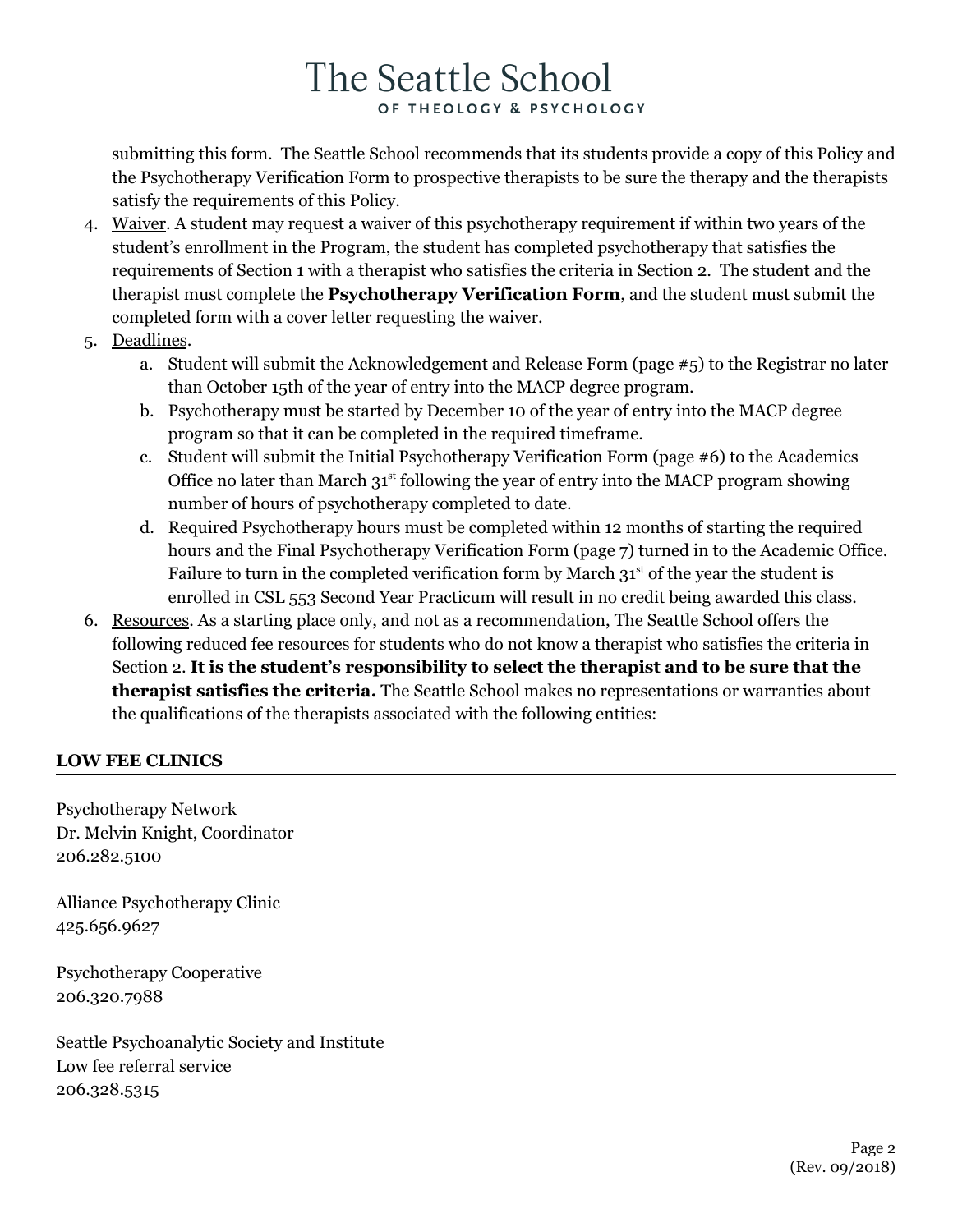### **\*Disclaimer**

These listings are networks that seek to provide a connection between a Mental Health Counselor and a student. The Seattle School cannot serve as an agent for endorsement of a particular psychotherapist. Therefore, it is very important that you check your therapist's qualifications to see if they are in accordance with The Seattle School's requirements. (Refer to Required Psychotherapy Form).

The therapist must be a licensed, independently practicing clinician who holds a doctorate or a Master's Degree in a mental health field and is licensed to practice in the state of Washington. This therapist must practice under the official Washington state license in the practice of mental health (e.g., psychology, psychiatry, LCSW, MFT, MHP). The Washington State Examining Board of Psychology and the Health Professions Quality Assurance are the state agencies responsible for overseeing the practice of mental health care in Washington. These agencies review credentials and administer examinations to individuals applying for license to practice psychology in the state of Washington. They also handle consumer complaints against individual Mental Health professionals, and conduct disciplinary hearings to determine whether a mental health professional has acted contrary to practice regulations.

### **Psychology**

[Washington](http://wws2.wa.gov/doh/hpqa-licensing/HPS7/Psychology/default.htm) State Examining Board of Psychology Department of Health P.O. Box 47869 Olympia, WA 98504-7869 (360) 236-4910

### **All other Mental Health Professionals**

Washington State Department of Health Health Professions Quality Assurance PO Box 47860, Olympia, WA 98504 360.236.4985

### **Psychiatry**

Washington State Department of Health Health Professions Quality Assurance PO Box 47866, Olympia, WA 98504 360.236.4785 (A-L) 360. 236.4784 (M-Z)

A student may not receive psychotherapy from a Faculty or Staff member, Administrator, or Board Member of The Seattle School. Anyone who is in therapy with someone elected to The Seattle School Board, or hired as a Faculty, Staff or Administrator member can request a review of the MACP committee and if within ethical bounds will be given up to six months of grace to complete the 40-session psychotherapy requirement.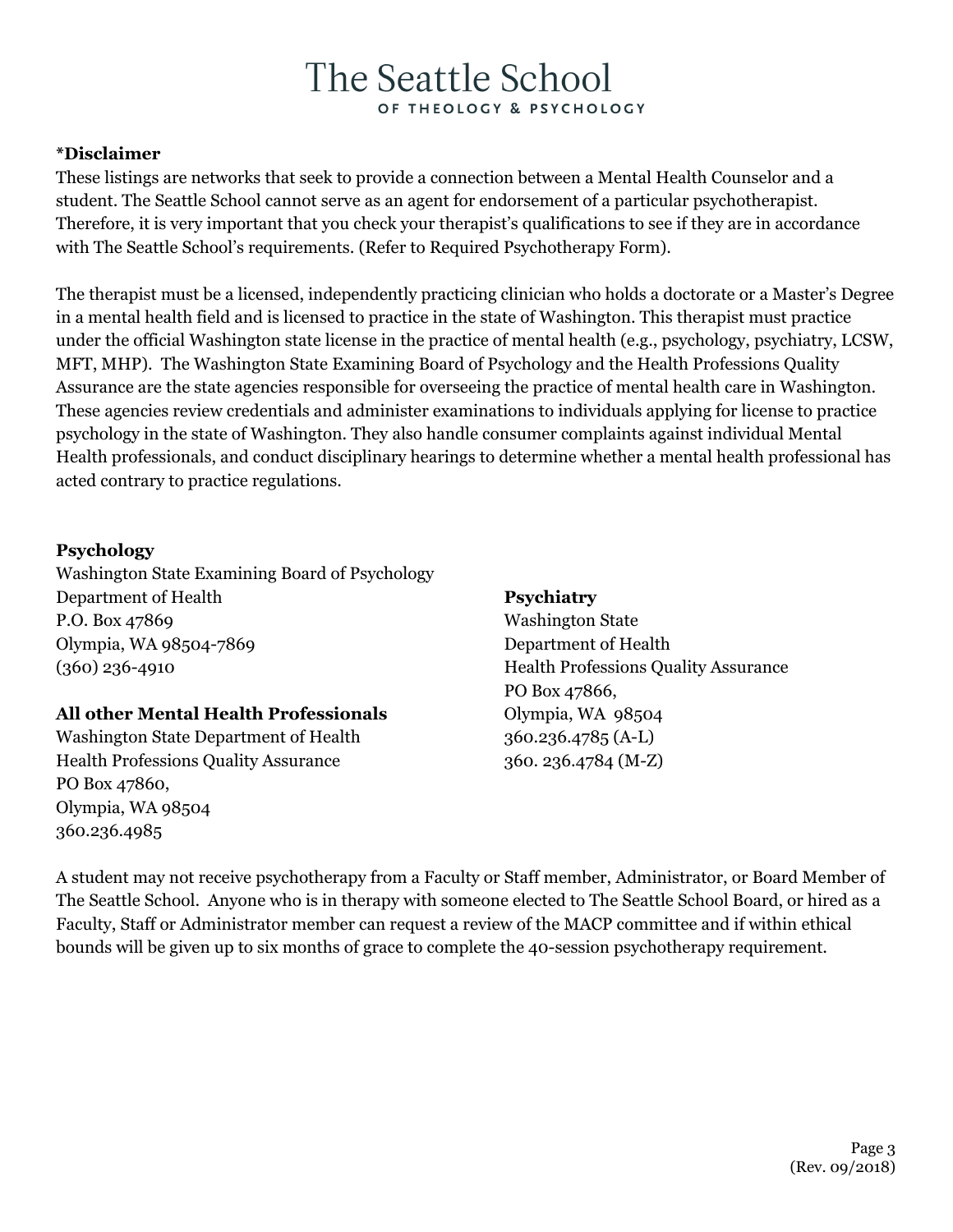### **ACKNOWLEDGMENT AND RELEASE FORM**

I, \_\_\_\_\_\_\_\_\_\_\_\_\_\_\_\_\_\_\_\_\_\_\_\_\_\_\_\_\_\_\_\_\_, am a student enrolled in The Seattle School of Theology & Psychology ("The Seattle School") Counseling Psychology Master's Degree program ("**Program**").

- 1. Assumption of Risks. I have received, read and understand The Seattle School Psychotherapy Requirement Policy (Rev. 09/2018) ("**Policy**"). I understand and acknowledge the risks involved in psychotherapy, including, but not limited to, recalling, discussing and experiencing difficult, unpleasant, unwelcome, painful or embarrassing thoughts, issues, experiences and memories. I also understand and acknowledge that psychotherapy may result in my uncovering or recovering unpleasant or painful memories that I have forgotten. I also understand and acknowledge that the therapist I select may not be effective in helping me address my issues or that psychotherapy may not be suitable for me. I understand and acknowledge that I may find that I end therapy in a worse state than when I started.
- 2. Acknowledgement of My Responsibilities; Absence of Representations or Warranties by The Seattle School. I understand and agree that I am responsible for selecting my own therapist and determining that the therapist satisfies the criteria set forth in the Policy. I further understand and agree that I am solely responsible for making sure that my psychotherapy satisfies all requirements set forth in the Policy, and that I timely submit all required forms. I also acknowledge and agree that The Seattle School makes no representations or warranties about the therapists associated with the entities identified in Section 5 of the Policy or any therapist that I select, and that The Seattle School bears no responsibility with respect to the results of my psychotherapy.
- 3. Release and Indemnification. I hereby release and agree to indemnify The Seattle School of Theology & Psychology and its directors, officers, faculty members, adjunct faculty members, employees, and agents ("Releasees") from and against any and all claims, damages, injuries, losses, expenses and other liabilities arising from or in any way related to my psychotherapy, my therapist, the Policy or the Program ("Claims"), except for those Claims caused entirely by the gross negligence or willful misconduct of The Seattle School or the Releasee seeking the benefit of this release of claims and agreement to indemnify.

### **CAUTION: READ CAREFULLY BEFORE SIGNING. THIS DOCUMENT CONTAINS A RELEASE OF CLAIMS AND INDEMNIFICATION AGREEMENT.**

 $\_$  , and the set of the set of the set of the set of the set of the set of the set of the set of the set of the set of the set of the set of the set of the set of the set of the set of the set of the set of the set of th

Student's Signature Date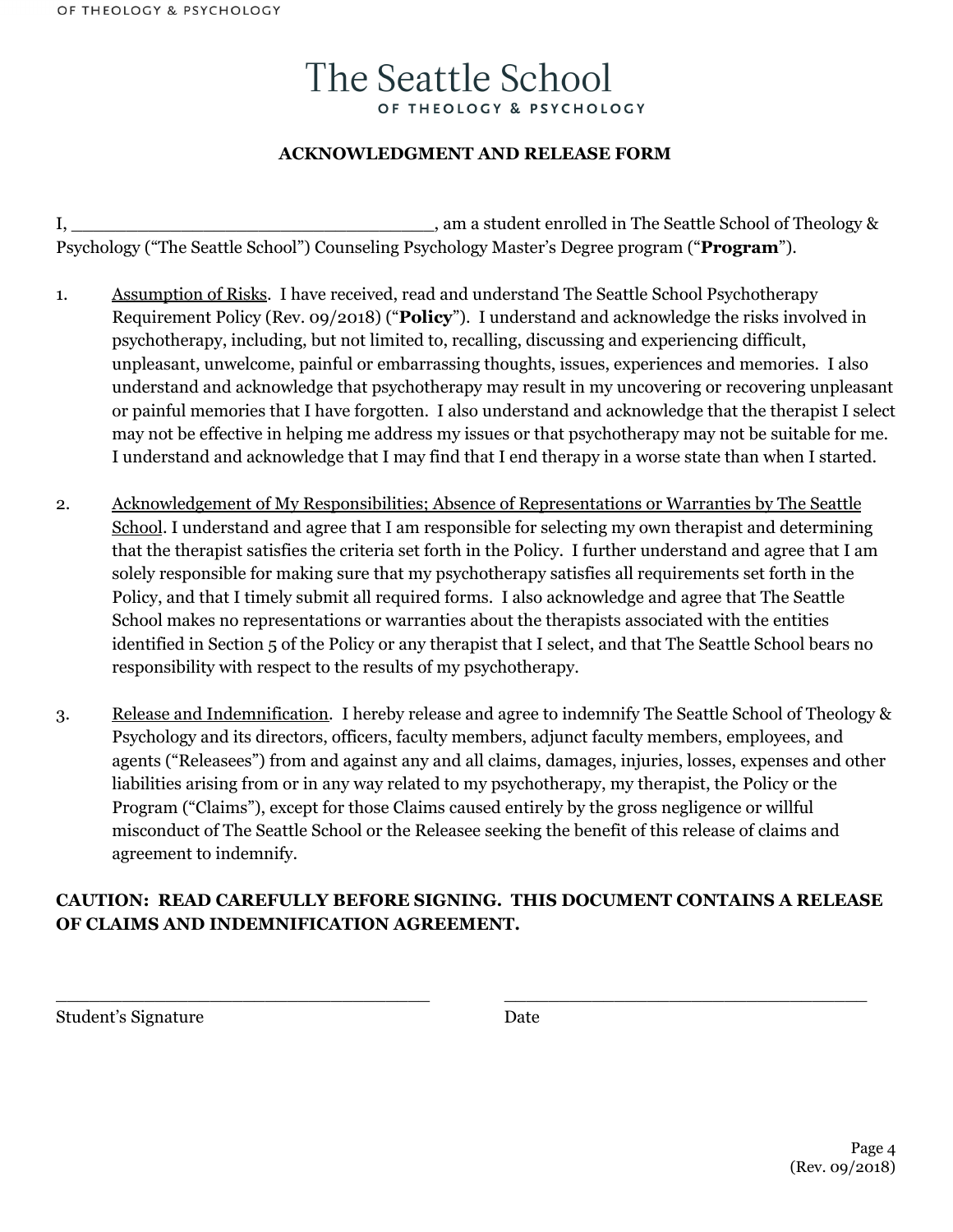### **INITIAL PSYCHOTHERAPY VERIFICATION FORM**

# **FOR THE STUDENT** Student ID# \_\_\_\_\_\_\_\_\_\_\_Student Name \_\_\_\_\_\_\_\_\_\_\_\_\_\_\_\_\_\_\_\_\_\_\_\_\_\_Year of Entrance \_\_\_\_\_\_\_\_ I hereby give my consent for my therapist to complete and sign this form. Student's Signature \_\_\_\_\_\_\_\_\_\_\_\_\_\_\_\_\_\_\_\_\_\_\_\_\_\_\_\_\_\_\_\_\_\_\_\_\_\_\_\_ Date \_\_\_\_\_\_\_\_\_\_\_\_\_\_\_\_\_\_ **FOR THE THERAPIST** I, the undersigned therapist hereby certify that the following information is true and correct: 1. My name is 2. My contact information is: Address: \_\_\_\_\_\_\_\_\_\_\_\_\_\_\_\_\_\_\_\_\_\_\_\_\_\_\_\_\_\_\_\_\_\_\_\_\_\_\_\_\_\_\_\_\_\_\_\_\_\_\_\_\_\_\_\_\_\_\_\_\_\_\_\_\_\_\_\_\_\_ Telephone Number: \_\_\_\_\_\_\_\_\_\_\_\_\_\_\_\_\_\_\_\_\_\_\_\_\_\_\_\_\_\_\_\_\_\_\_\_\_\_\_\_\_\_\_\_\_\_\_\_\_\_\_\_\_\_\_\_ 3. I have the following license and degree: Type of License Held: License #: \_\_\_\_\_\_\_\_\_\_\_\_\_\_\_\_\_\_\_\_\_\_\_\_\_\_\_\_\_\_\_\_\_\_\_\_\_\_\_\_\_\_\_\_\_\_\_\_\_\_\_\_\_\_\_\_\_\_\_\_\_\_\_ Date License Issued: \_\_\_\_\_\_\_\_\_\_\_\_\_\_\_\_\_\_\_\_\_\_\_\_\_\_\_\_\_\_\_\_\_\_\_\_\_\_\_\_\_\_\_\_\_\_\_\_\_\_\_\_\_\_\_\_ Date of Expiration: Graduate Degree: \_\_\_\_\_\_\_\_\_\_\_\_\_\_\_\_\_\_\_\_\_\_\_\_\_\_\_\_\_\_\_\_\_\_\_\_\_\_\_\_\_\_\_\_\_\_\_\_\_\_\_\_\_\_\_\_\_\_ Institution Awarding Degree: \_\_\_\_\_\_\_\_\_\_\_\_\_\_\_\_\_\_\_\_\_\_\_\_\_\_\_\_\_\_\_\_\_\_\_\_\_\_\_\_\_\_\_\_\_\_\_\_\_\_ Year awarded: 4. I have received and reviewed The Seattle School Psychotherapy Requirement Policy (Rev. 09/2018) ("**Policy**"), and I hereby certify that the above named student has completed \_\_\_\_\_\_\_\_\_\_ *(hours to date*) hours of psychotherapy within the following time frame: (*start date*) to \_\_\_\_\_\_\_\_\_\_\_\_\_\_\_\_\_\_\_ *(current date).* The psychotherapy provided to the above named student satisfies the requirements of Section 1 of the Policy.

5. I satisfy the criteria set forth in Section 2 of the Policy.

| <b>Therapist Signature</b> | Date |
|----------------------------|------|
|                            |      |

 $\_$  , and the set of the set of the set of the set of the set of the set of the set of the set of the set of the set of the set of the set of the set of the set of the set of the set of the set of the set of the set of th